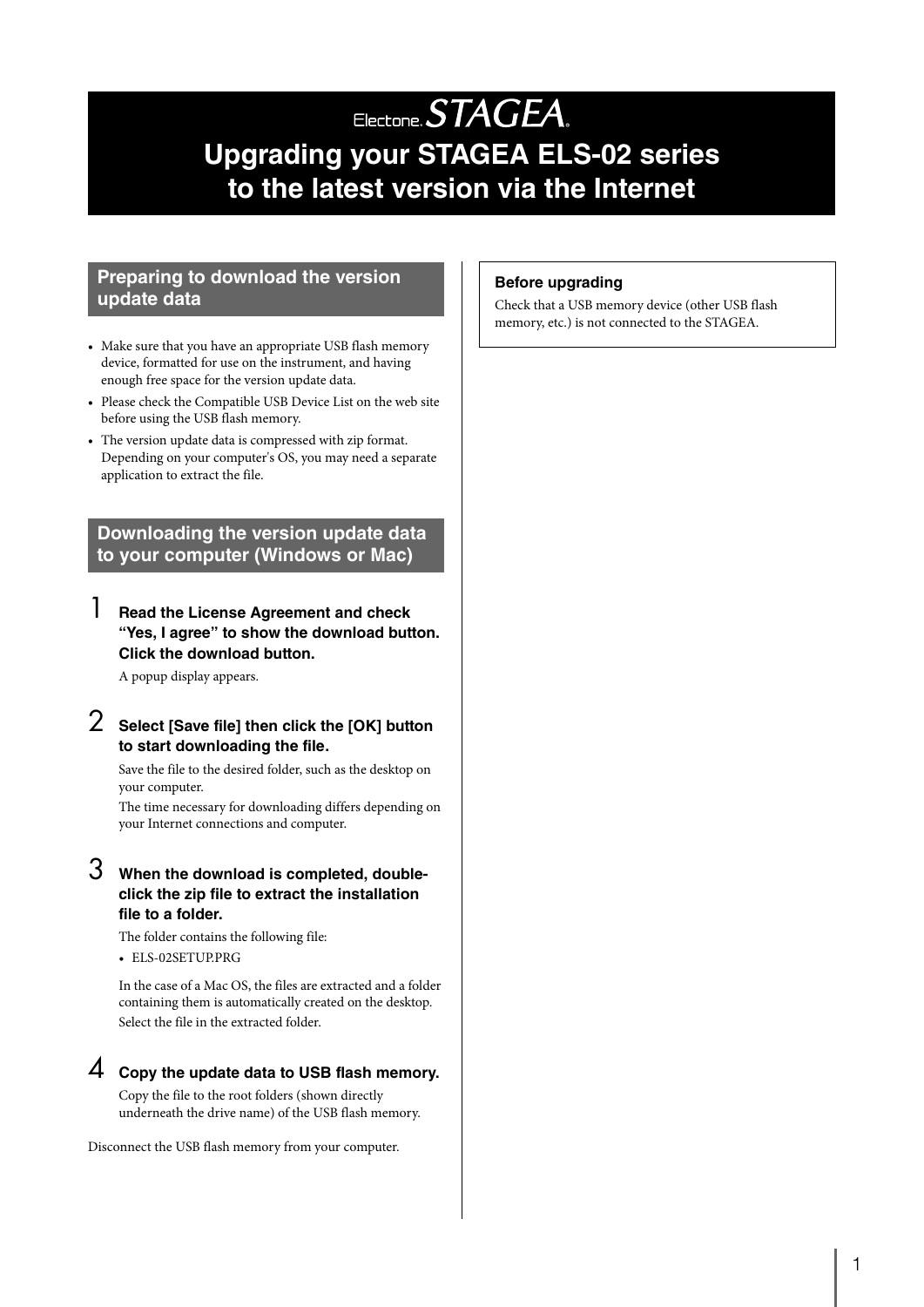#### **Installing the version update data**

Be sure to carefully follow all the installation instructions below. Please turn off the power of the STAGEA if it is on.

## 1 **Connect a USB flash memory device containing the version update data.**

Check the connector of the USB flash memory device and insert it firmly into the USB TO DEVICE terminal.



## 2 **Simultaneously hold down the [START] button in the Rhythm section on the panel and turn on the power switch.**



Keep holding down the [START] button until the following message appears in the display.



#### *NOTICE*

**When a panel button other than the [START] button is pressed during the install operation, the install display does not appear. Please make sure that you do not press any buttons such as the volume buttons while you are pressing the [START] button.**

#### *NOTICE*

**Make sure that you do not disconnect the USB flash memory, or turn off the power during the operation. Doing so may result in damage to the STAGEA.**

3 **Press the [START] button in the Rhythm section on the panel.**



Confirm the version number to be installed, as indicated by the characters "X.XX" above.

Press the [START] button again to start installing the version update.



The version update is complete when the completion message below appears.



Confirm that the latest version has been installed (indicated by the characters "X.XX" above).

Turn off the STAGEA and disconnect the USB flash memory.